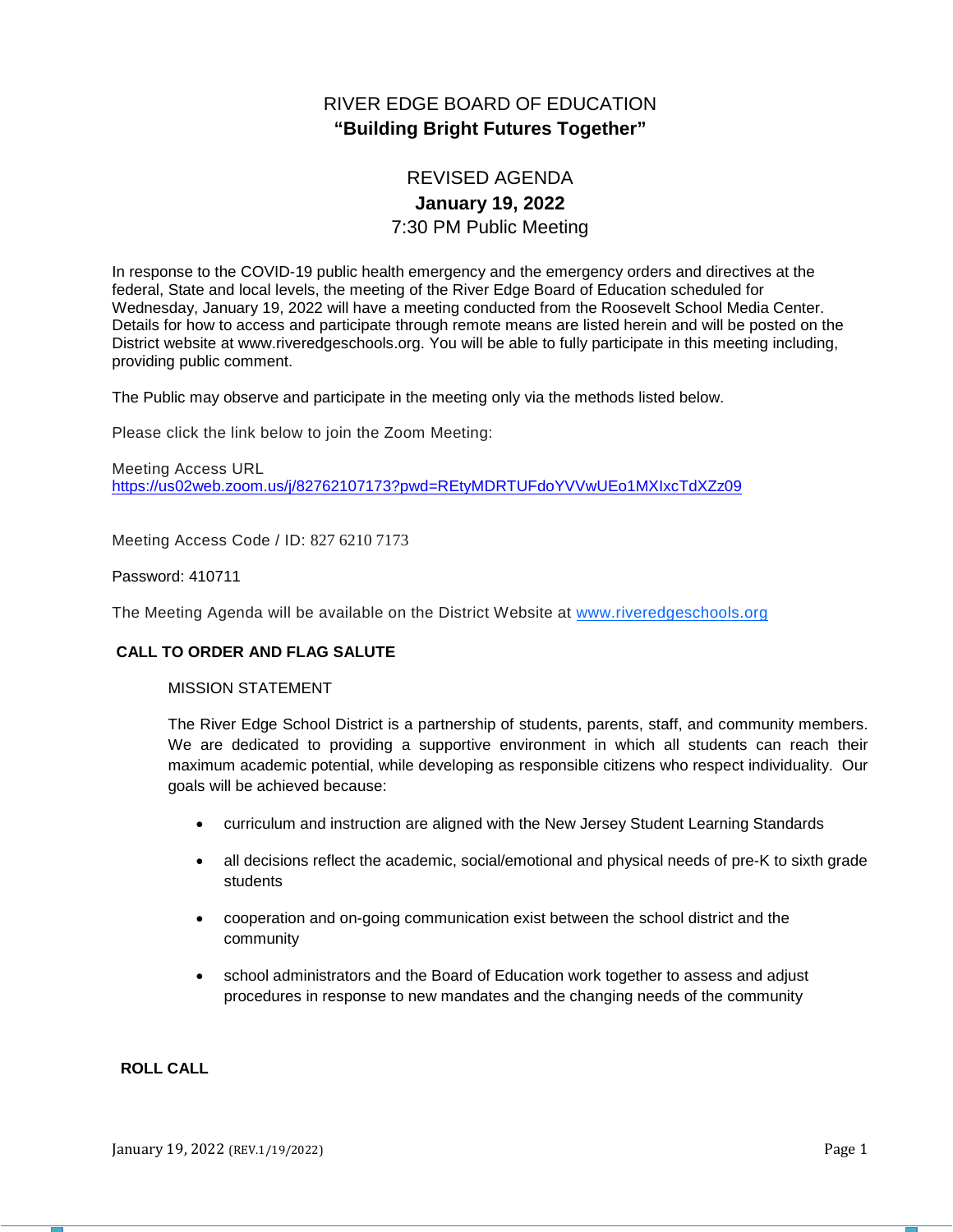### **OPEN PUBLIC MEETINGS NOTICE**

Pursuant to the Open Public Meetings Act, notice of this meeting, its date, time and place have been delivered to the Post Office, the Municipal Building, Town News, The Record and posted on the District website, at least 48 hours prior to the time of this meeting.

## **CLOSED SESSION** (When Necessary)

### **SPECIAL/DISCUSSION ITEMS**

- A. Public Comment on Agenda Items
- B. Long Term Planning Joe DiCara, (DiCara and Rubino Architects)

#### **REPORTS**

- 1. SUPERINTENDENT
- 2. PRINCIPAL
- 3. BOARD SECRETARY
- 4. PRESIDENT
- 5. COMMITTEES

## **MOTIONS TO BE ACTED UPON**

#### **A. ADMINISTRATION/POLICY**

- 1. That the Board of Education approve the Minutes of January 5, 2022.
- 2. That the Board of Education approve the staff development and travel as per the schedules for January 2022 including relevant mileage reimbursement. (Addendum)
- 3. That the Board of Education approve the River Edge Elementary School Calendar for the 2022-2023 school year. (Addendum)
- 4. That the Board of Education approve the English Language Learner Three-Year Program Plans for 2021-2024. (Addendum)
- 5. That the Board of Education approve the updated ARP ESSER Safe Return Plan for the 2021-2022 school year. (Addendum)

**Motion by: \_\_\_\_\_\_\_\_\_\_\_\_\_\_\_\_\_\_\_\_ Seconded by: \_\_\_\_\_\_\_\_\_\_\_\_\_\_\_\_\_\_\_\_**

#### **B. CURRICULUM/EDUCATION** - None

**C. BUILDINGS & GROUNDS** - None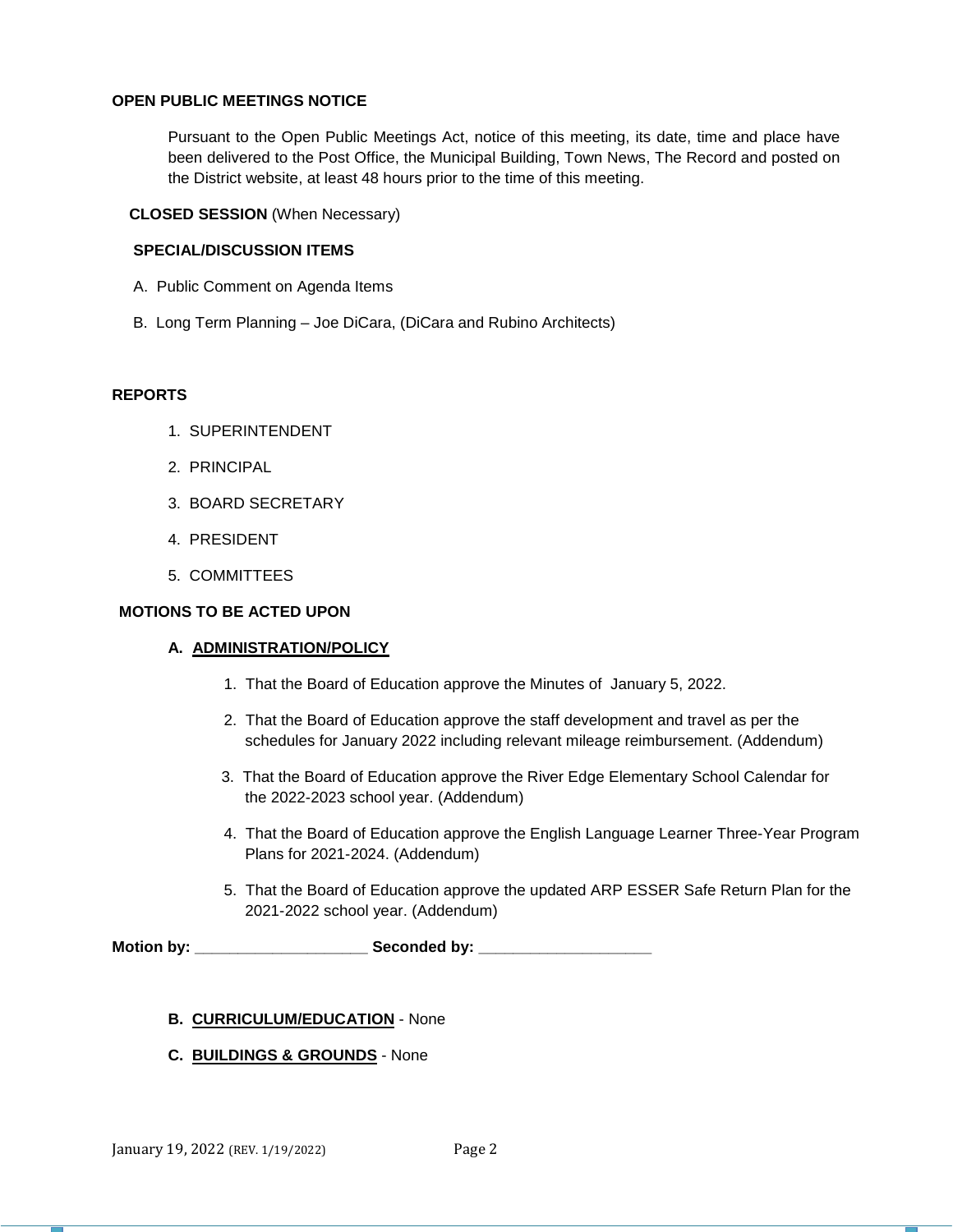# **D. FINANCE/GRANTS/GIFTS**

- 1. That the Board of Education approve the bills & claims dated January 2022 totaling \$641,942.68 including checks #10454 through #10539. Payrolls dated December 15, 2021 and December 23, 2021, totaling \$1,366,370.99 issued therefore, a copy of such warrants list be attached as part of these minutes. (Addendum)
- 2. That the Board of Education approve the Budget Transfers for the school year 2021-2022 as of December 31, 2021. (Addendum)
- 3. That the River Edge Board of Education approve the Secretary's and Treasurer's Report for the period ending December 31, 2021.

Further, we certify that as of December 31, 2021 after review of the secretary's monthly financial report (appropriations section) and upon consultation with the appropriate district officials, to the best of our knowledge no major account or fund has been overexpended in violation of N.J.A.C. 6A:23-2.11 and that sufficient funds are available to meet the districts financial obligation for the remainder of the fiscal year. (Addendum)

- 4. That the Board of Education accept the \$280.00 donation from Jennifer Wong Hernandez for general use at Roosevelt School (Addendum).
- 5. That the Board of Education approve to deposit monies into Capital Reserve in the amount of \$64,113 for the reimbursement of funds used from this account for Alyssa's Law Compliance and School Security Grants project from 2020.

Motion by: \_\_\_\_\_\_\_\_\_\_\_\_\_\_\_\_\_\_\_\_\_\_\_\_\_\_\_\_ Seconded by: \_\_\_\_\_\_\_\_\_\_\_\_\_\_\_\_\_\_\_\_\_\_\_\_\_\_\_\_

# **E. PERSONNEL**

- 1. That the Board of Education designate Louise Napolitano as the Public Agency Compliance Officer for the 2021-2022 school year.
- 2. That the Board of Education approve the following teachers for Cycle III (ELA) of the Post Dismissal Instructional Academy for the 2021-2022 School Year, as per contract:

| Roosevelt           |  |
|---------------------|--|
| Abby Burns-Paterson |  |
| Jason Funabashi     |  |
| Kristen Marco       |  |
| Alexandra McNeil    |  |
| Katelyn Mills       |  |
| Colleen Poole       |  |

#### **Cherry Hill**

Rebecca Delpriore \*Kristen Karavitis \*Kelsey Lapp Michelle Parisi Gabrielle Sagala Noy Sapir

3. That the Board of Education post-approve the following aides for Cycle II (SEL) of the Post Dismissal Instructional Academy for the 2021-2022 School Year, as per contract:

# **Roosevelt Cherry Hill**

Francisco Benitez Kathy Lawler Lisa Spinetti **Algeria Conzalez** 

Deanna Wallace

January 19, 2022 (REV. 1/19/2022) Page 3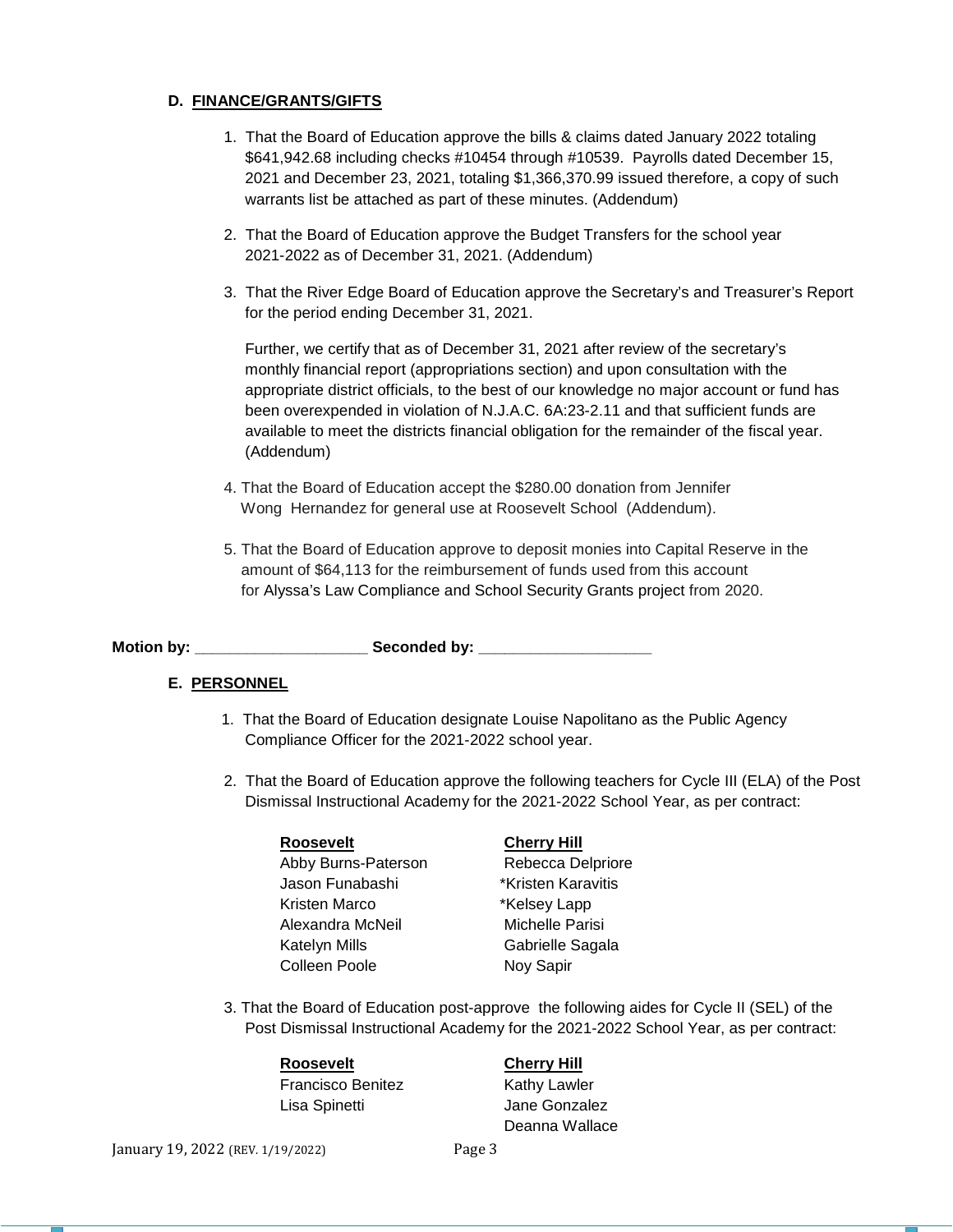- 4. That the Board of Education post-approve Shauntea Weaver for Cycle II (Math) of the Post Dismissal Instructional Academy for the 2021-2022 School Year, as per contract.
- 5. That the Board of Education, with the recommendation of the Superintendent, approve a Maternity/Disability Leave of Absence for Leah Gallo to commence on or about June 13, 2022, followed by a State/Federal Family Leave of Absence to commence on or about September 1, 2022 through November 25, 2022. (Addendum)
- 6. It is recommended by the Superintendent that the Board of Education approve professional day requests for the following staff members to attend workshops/conferences as noted and in accordance with appropriate statute:

| <b>Name/Position</b>                                                    | <b>Workshop/Conference</b>                                                                                                                                                | Date(s)             | Cost to<br>District/Inc.<br>Mileage (not to<br>exceed) |
|-------------------------------------------------------------------------|---------------------------------------------------------------------------------------------------------------------------------------------------------------------------|---------------------|--------------------------------------------------------|
| Eric Anderson<br>Teacher/RS<br><b>Physical Education</b>                | 2022 SHAPENJ Convention                                                                                                                                                   | 2/15/2022           | \$194.50                                               |
| Eric James<br><b>Assistant Principal</b>                                | 2022 SHAPENJ Convention                                                                                                                                                   | $2/15 -$<br>16/2022 | \$244.91                                               |
| <b>Christine Moran</b><br>Supervisor Curriculum &<br><b>Instruction</b> | 2022 SHAPENJ Convention                                                                                                                                                   | $2/15 -$<br>16/2022 | \$244.91                                               |
| <b>Wendy Naimister</b><br>Teacher/CHS<br><b>Physical Education</b>      | 2022 SHAPENJ Convention                                                                                                                                                   | $2/15 -$<br>16/2022 | \$320.81                                               |
| Ryan Schmid<br>Teacher/CHS<br><b>Physical Education</b>                 | 2022 SHAPENJ Convention                                                                                                                                                   | $2/15 -$<br>16/2022 | \$320.81                                               |
| Leah Gallo<br>Teacher/RS<br>Grade 2                                     | Winter Institute Food for Thought: Introduction to<br>the Phonological Awareness Screening Test,<br>Phonological Awareness, Using Decodable Text<br>for More than Phonics | 2/5/22              | \$90.00                                                |
| Katelyn Stehn<br>Teacher/RS<br>Grade 2                                  | Winter Institute Food for Thought: Introduction to<br>the Phonological Awareness Screening Test,<br>Phonological Awareness, Using Decodable Text<br>for More than Phonics | 2/5/2022            | \$90.00                                                |

**Motion by: \_\_\_\_\_\_\_\_\_\_\_\_\_\_\_\_\_\_\_\_ Seconded by: \_\_\_\_\_\_\_\_\_\_\_\_\_\_\_\_\_\_\_\_**

# **F. RIVER EDGE SPECIAL EDUCATION** - None

# **G. REGION V ADMINISTRATION & TRANSPORTATION**

- 1. That the Board of Education approve the bills & claims dated January 2022 totaling \$889,209.58 including checks #60369 through #60466.
- 2. WHEREAS, the River Edge Board of Education (the "Board") is the lead education agency ("LEA") for the Bergen County Region V Council for Special Education ("Region V"); and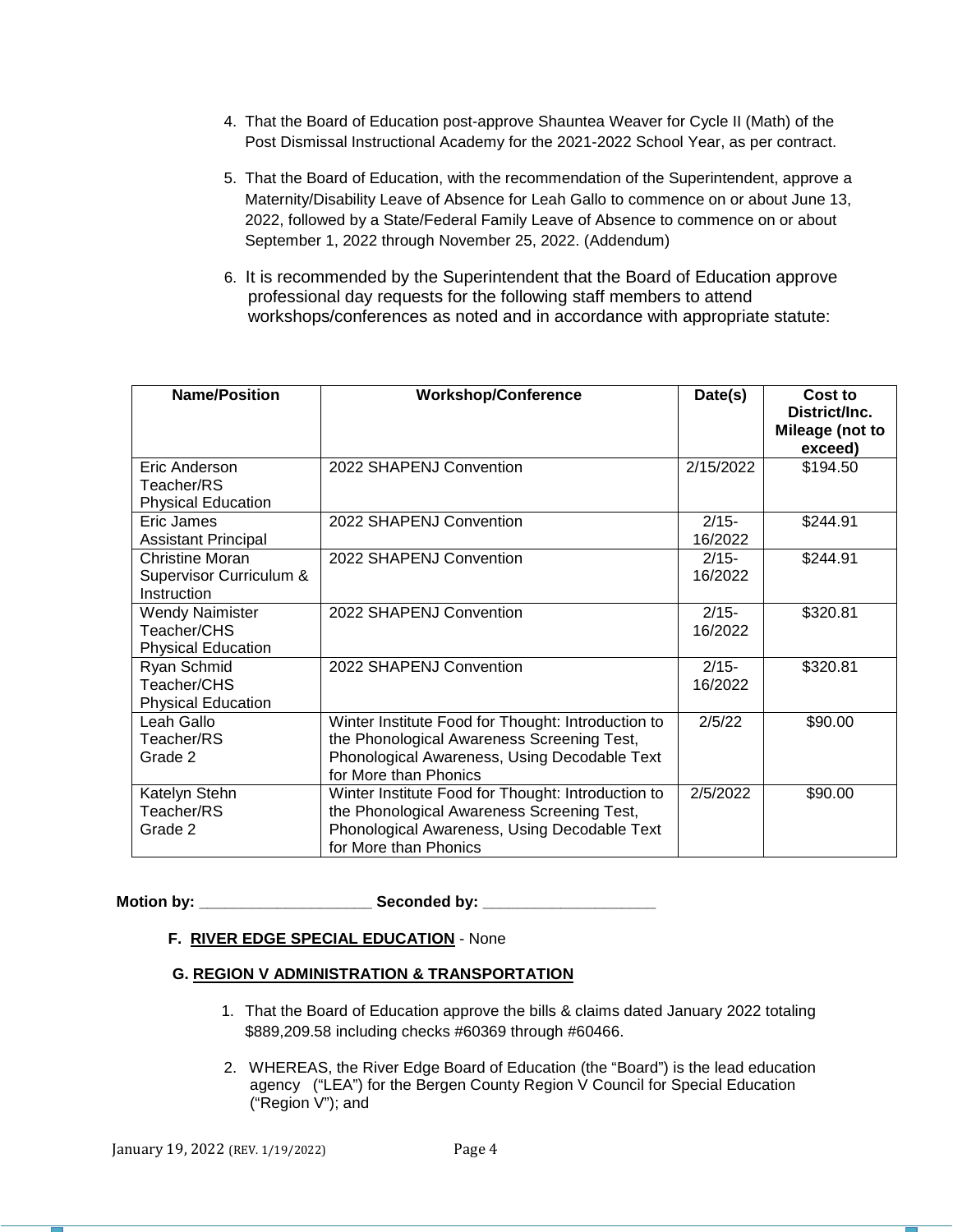WHEREAS, Region V provides shared services for its member districts, non-member districts such as evaluations, direct services, and consultation; and services to non-public schools as requested by member and non-member districts;

 WHEREAS, as the LEA, the Board must approve the contract of the providers that Region V utilizes to deliver shared services to its member districts, non-member districts and services to non-public schools as requested by member and non-member districts;

 BE IT RESOLVED, that the Board, upon recommendation of the Superintendent, approve the contract of the following Region V Shared Services Consultants/Agencies to provide evaluations, direct services, and consultation, to public and non- public schools for member districts and non-member districts upon request for the 2021-2022 school year:

3. That the Board of Education post approve White Glove Community Care, Inc. for the 2021-2022 school year.

| Agency                                     | <b>Service</b>          | Rates                                                                                        |
|--------------------------------------------|-------------------------|----------------------------------------------------------------------------------------------|
| <b>White Glove Community</b><br>Care, Inc. | <b>Nursing Services</b> | Public School Nurse: \$85/hr<br>Nonpublic School Nurse: \$85/hr<br>Public/Nonpub LPN:\$60/hr |

.4. That the Board of Education rescind the following Renewal Contracts for the 2021-2022 school year.

| Route # | Transporter                        | Per Diem |
|---------|------------------------------------|----------|
| 2643    | <b>Morgan Educational Services</b> | \$227.67 |
| 2931    | First Student, Inc.                |          |
| 2936    | <b>RC Prime Transportation</b>     | \$171.68 |

5. That the Board of Education post approve the following Renewal Contracts for the 2021-202 school year.

| Route # | Transporter                        | Per Diem |
|---------|------------------------------------|----------|
| 2475    | Valley Transportation              | \$76.15  |
| 2643    | <b>Morgan Educational Services</b> | \$235.84 |
| 2931    | First Student, Inc.                | \$411.84 |
| 2936    | <b>RC Prime Transportation</b>     | \$202.36 |
| 2946    | All Points Transportation          | \$208.38 |